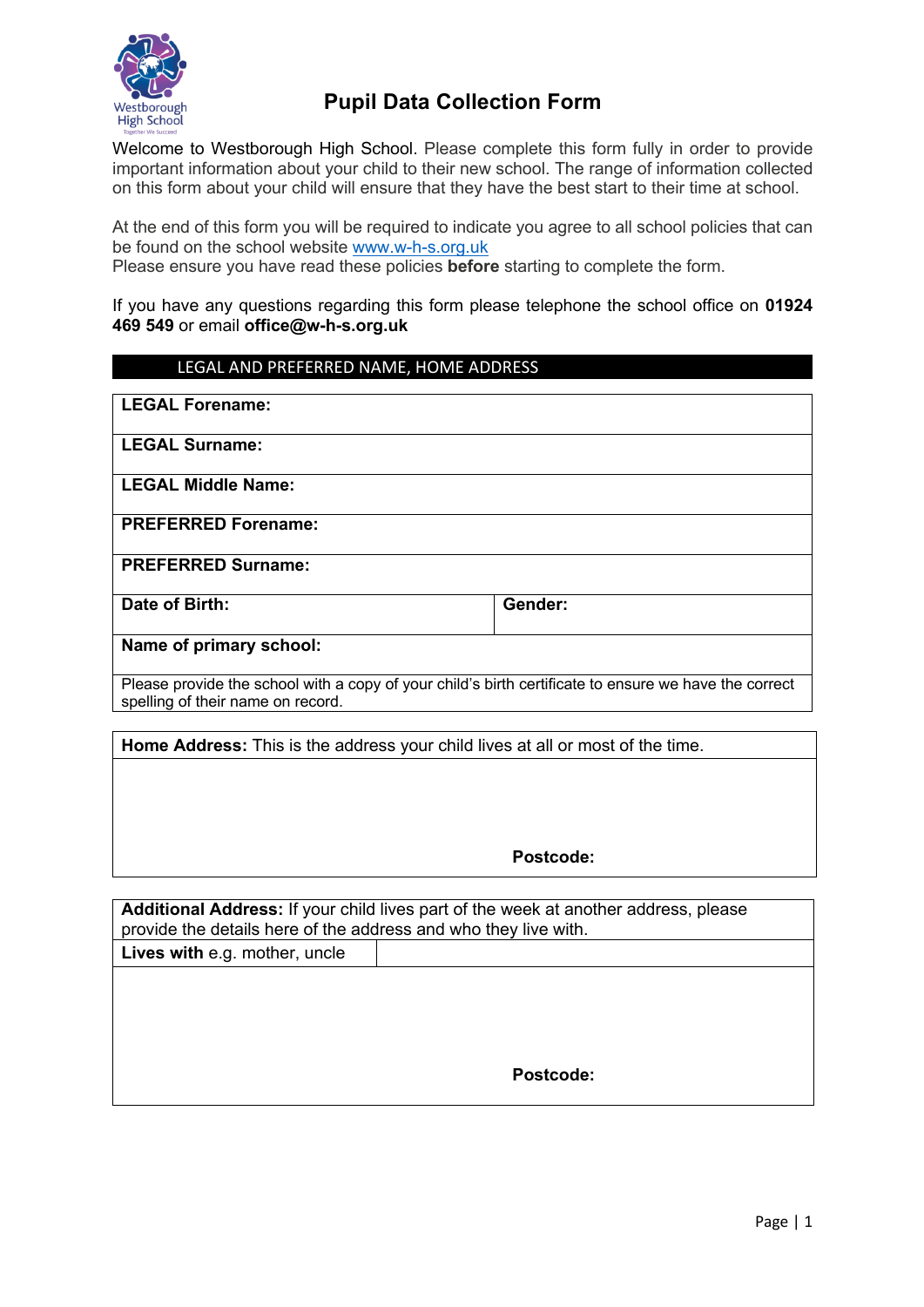## **GENERAL AND EMERGENCY CONTACT DETAILS**

Please give details of **all persons who have parental responsibility** and anyone else you wish to be contacted in an emergency.

In the event of an emergency, the school requires the names and contact details of **at least 2 people** who can be contacted. This is essential information for the safety of your child and it is important that you update the school if any mobile/contact numbers change at any point.

| <b>CONTACT1</b>                              |                                        |
|----------------------------------------------|----------------------------------------|
| Name:                                        |                                        |
| Relationship to child e.g. mother, uncle:    |                                        |
| Parental responsibility tick as appropriate: | □<br>$\Box$<br><b>No</b><br><b>Yes</b> |
| <b>Address:</b>                              |                                        |
|                                              |                                        |
|                                              | <b>Post Code:</b>                      |
| <b>Mobile Telephone Number:</b>              |                                        |
| <b>Home Telephone Number:</b>                |                                        |
| <b>Work Telephone Number:</b>                |                                        |
| <b>Email Address:</b>                        |                                        |
| <b>CONTACT 2</b>                             |                                        |
| Name:                                        |                                        |
| Relationship to child e.g. mother, uncle:    |                                        |
| Parental responsibility tick as appropriate: | □<br>$\Box$<br><b>No</b><br><b>Yes</b> |
| <b>Address:</b>                              |                                        |
|                                              |                                        |
|                                              | <b>Post Code:</b>                      |
| <b>Mobile Telephone Number:</b>              |                                        |
| <b>Home Telephone Number:</b>                |                                        |
| <b>Work Telephone Number:</b>                |                                        |
| <b>Email Address:</b>                        |                                        |
| <b>CONTACT 3</b>                             |                                        |
| <b>Contact Name:</b>                         |                                        |
| Relationship to child e.g. mother, uncle:    |                                        |
| Parental responsibility tick as appropriate: | <b>Yes</b><br>H<br><b>No</b><br>U      |
| <b>Address:</b>                              |                                        |
|                                              |                                        |
|                                              | <b>Post Code:</b>                      |
| <b>Mobile Telephone Number:</b>              |                                        |
| <b>Home Telephone Number:</b>                |                                        |
| <b>Work Telephone Number:</b>                |                                        |
| <b>Email Address:</b>                        |                                        |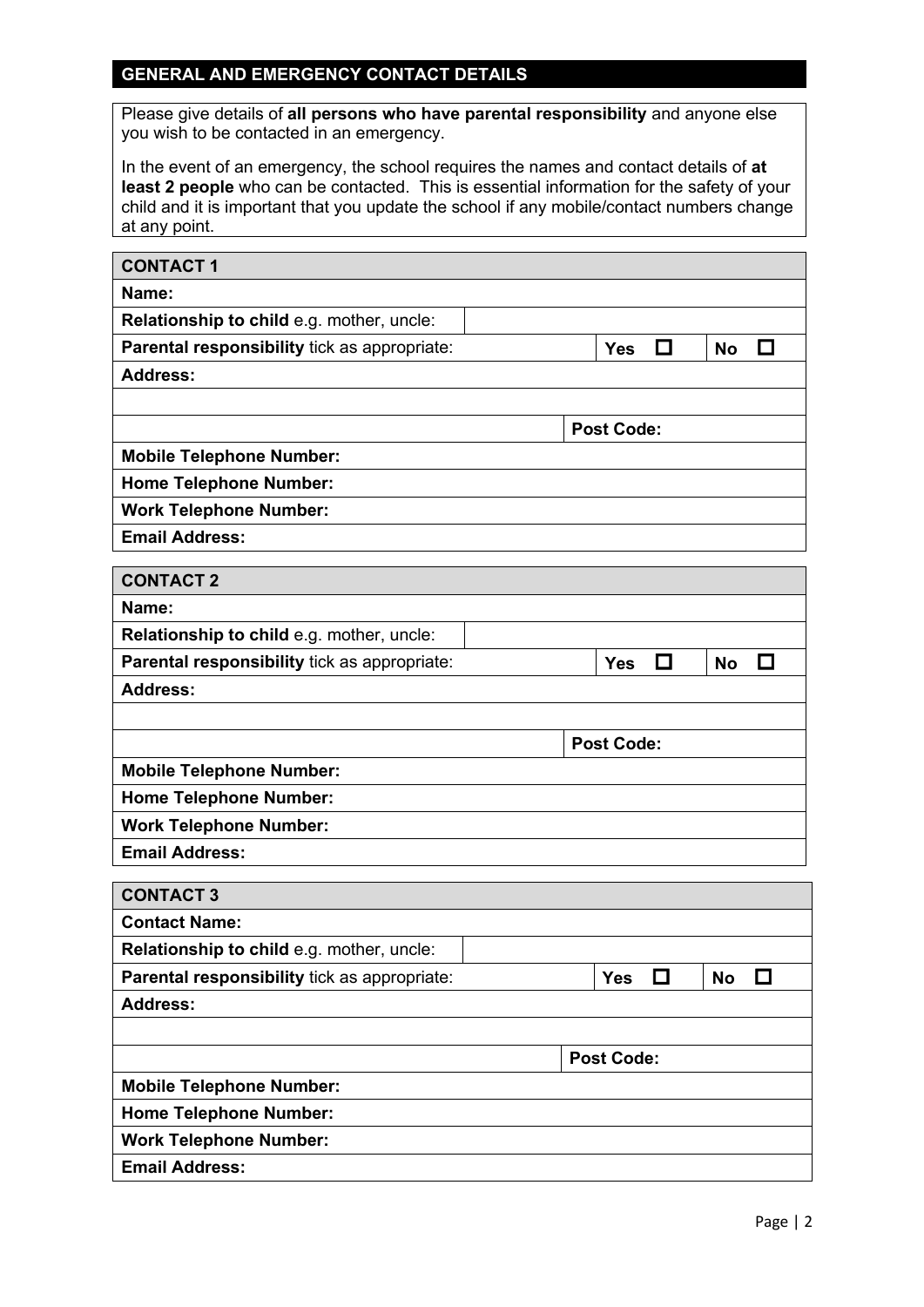# **SIBLINGS Please list any siblings of your child currently in school: Name: Form:**

## **ETHINICITY AND CULTURAL INFORMATION Your child's ethnicity:** (please choose one from the following list) **Bangladeshi Pakistani Black – African White - British Black Caribbean White - Irish Chinese Any other mixed background Gypsy Any other White background** Gypst/Roma **White and Asian Indian White and Black African Roma Roma Roma Roma Roma Roma Roma Roma Roma Roma Roma Roma Roma Roma Roma Roma Roma Roma Roma Roma Roma Roma Roma Roma Roma Roma Roma Roma Roma Roma Roma Roma** Any other Black background **Any other Asian background Any other ethnic group**

| Your child's religion:<br>(please choose one from the following list) |  |               |  |
|-----------------------------------------------------------------------|--|---------------|--|
| <b>Christian</b>                                                      |  | <b>Muslim</b> |  |
| <b>Jewish</b>                                                         |  | <b>Sikh</b>   |  |
| Hindu                                                                 |  |               |  |
| <b>Other</b> (please state)                                           |  |               |  |

| Your child's first language:<br>(this is the language they use most at home) |                |  |
|------------------------------------------------------------------------------|----------------|--|
| <b>Afrikaans</b>                                                             | <b>Arabic</b>  |  |
| <b>Bengali</b>                                                               | <b>English</b> |  |
| <b>French</b>                                                                | <b>Greek</b>   |  |
| Gujarati                                                                     | Hungarian      |  |
| <b>Italian</b>                                                               | <b>Kurdish</b> |  |
| Latvian                                                                      | Lituanian      |  |
| Pahari (Pakistan)                                                            | Panjabi        |  |
| <b>Pashto/Pakhto</b>                                                         | <b>Polish</b>  |  |
| <b>Portuguese</b>                                                            | Romanian       |  |
| Serbian/Croatian/Bosnian                                                     | <b>Urdu</b>    |  |
| <b>Other:</b> (please state)                                                 |                |  |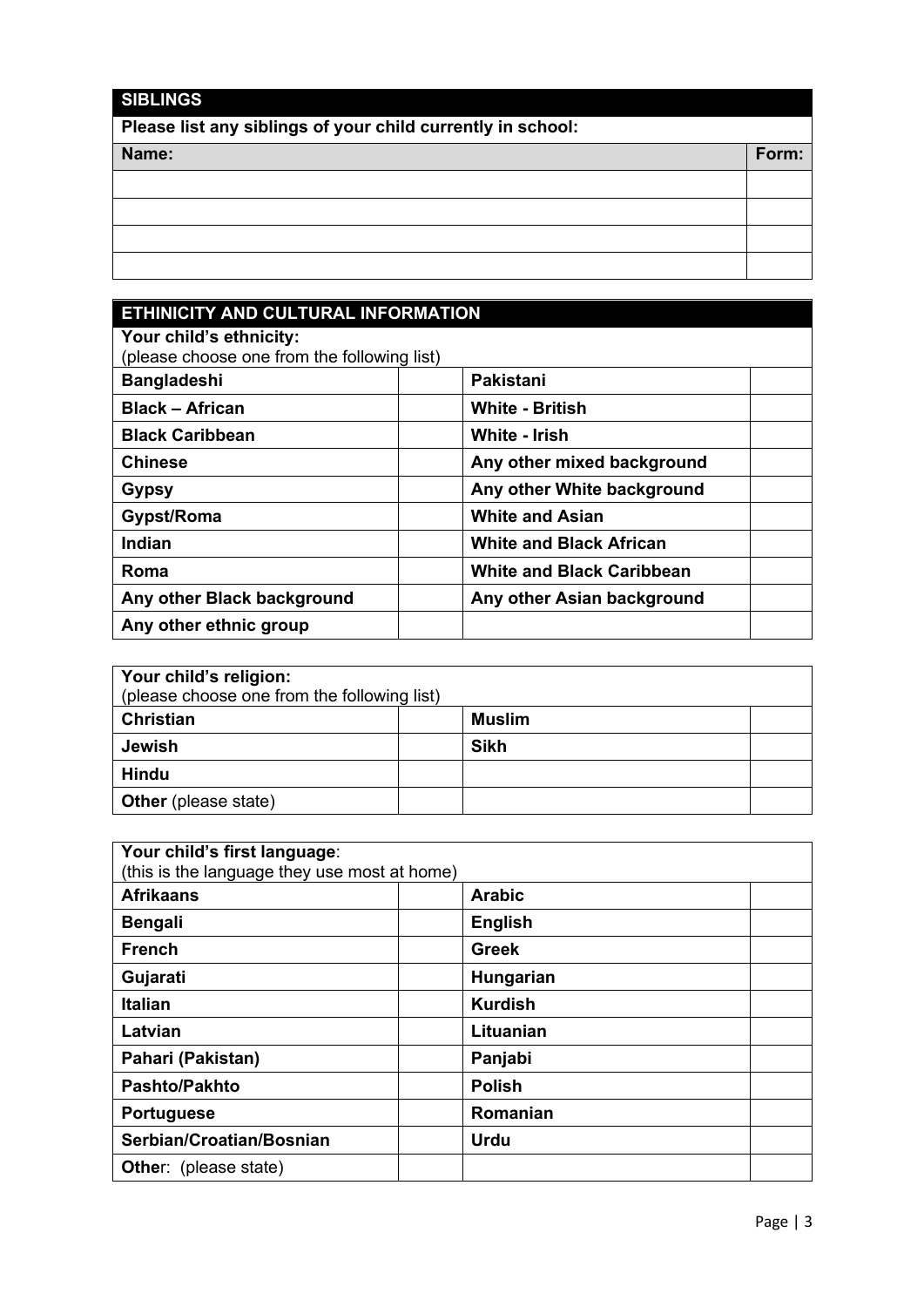If you are a new arrival to the country within the last three years, please complete the details below.

| Date of arrival in the UK:                              |            |                 |
|---------------------------------------------------------|------------|-----------------|
| The name of the country you arrived from:               |            |                 |
| Is this the first school your child has attended in the | Yes $\Box$ | No <sub>1</sub> |
| UK:                                                     |            |                 |

### **SCHOOL MEALS**

If your child currently receives a free school meal, please tick this box.  $\Box$ 

If you would like information on applying for free school meals please visit the school website or *www.kirklees.gov.uk/freeschoolmeals* for more details or call 01484 221000.

As a school it is essential that the medical information we hold about your child is accurate and up to date in order for us to ensure the best possible care and support. If your child has a medical condition, allergy or intolerance we will send you a medical form to complete and return to school. Once this form is received it will be held on your child's record until your child leaves school or you notify the school in writing of any changes to their health or medication by emailing: office@w-h-s.org.uk. The medical needs policy can be found on the school website.

Please write details of any **medical conditions** here:

Please write any **allergies** or **intolerances** here: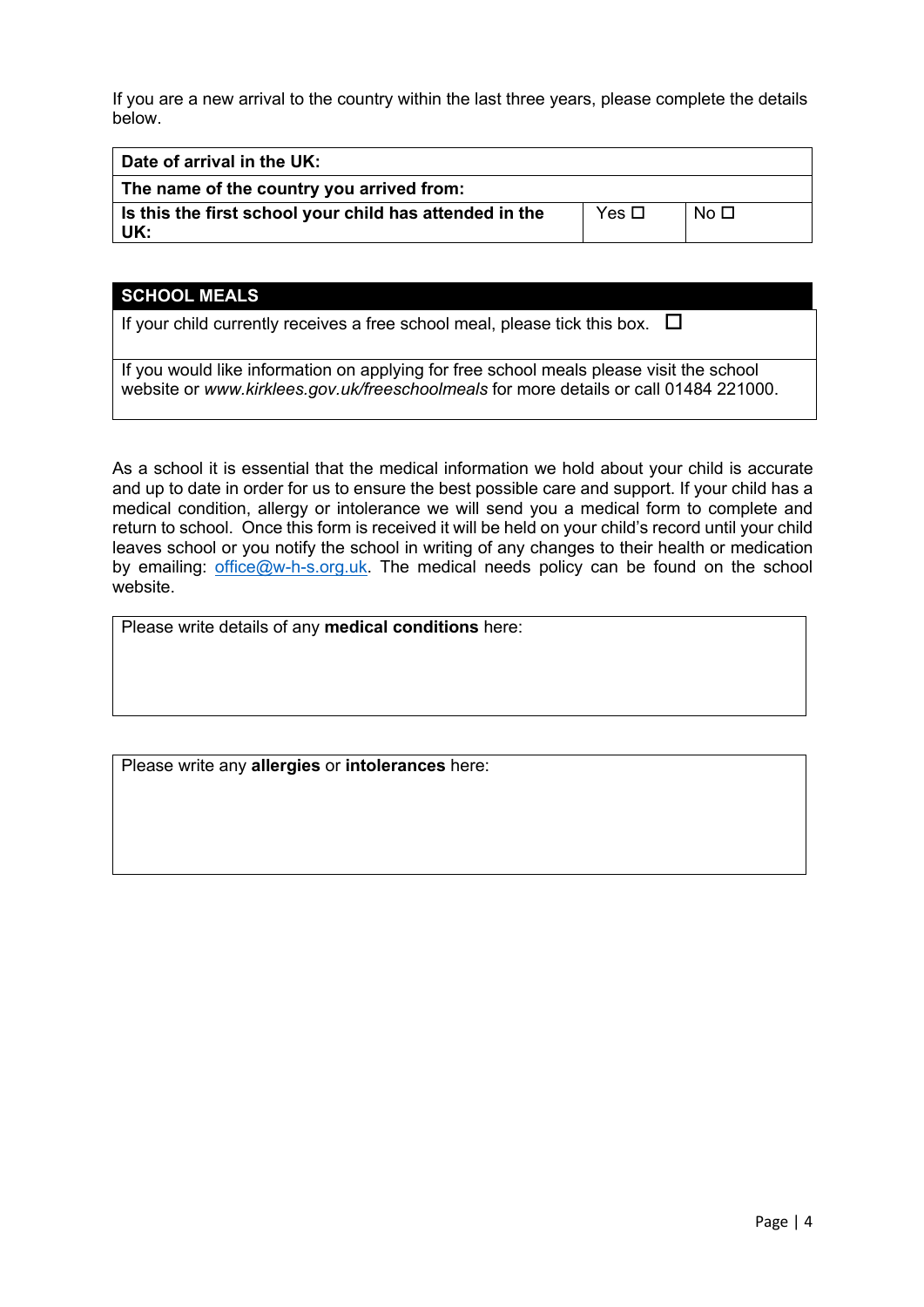## **PARENTAL CONSENTS**

#### **Biometric Cashless System Consent**

At Westborough High School we use a cashless catering system to provide a more efficient, faster and ultimately better quality of service at break and lunch times.

The cashless catering system means that your child does not need to carry money throughout the day and as it is a biometric system, it recognises your child's fingerprint at the pay points and tills.

By law we need to obtain parental consent from both parent/guardians for us to continue to use your child's thumb print for the cashless catering system. This consent will remain until you child leaves the school or you subsequently withdraw your consent in writing.

If you choose for your child not to enrol on the Biometric Cashless System register then a 4 digit PIN Code will be allocated. Please note that PIN Codes do not have the same level of security as a thumbprint and it will be your child's responsibility to remember the code and keep it secure at all times.

If you require any more information or have any questions, please do not hesitate to get in touch.

Please complete the form below to indicate whether you consent for your child to use the Biometric system.

| YES, we confirm that we wish our child TO BE REGISTERED on the school's<br>Biometric Cashless Catering System with immediate effect                          |  |
|--------------------------------------------------------------------------------------------------------------------------------------------------------------|--|
| NO, we DO NOT wish our child's finger print to be registered on the school's<br>Biometric Cashless Catering System and a request that a pin number is issued |  |

#### **Photographs Consent:**

During the school year we may take photographs and videos of pupils to showcase work in school and to celebrate the successes of our pupils. We use these images in the school's prospectus and newsletters, on the school's website and social media platforms, on display boards around school, and occasionally in the external press and media. We really value using images of our pupils in these positive ways and would like your consent to do so.

| I agree that you may take photographs/film of my child and use them in | YES / NO |
|------------------------------------------------------------------------|----------|
| the context stated above                                               |          |